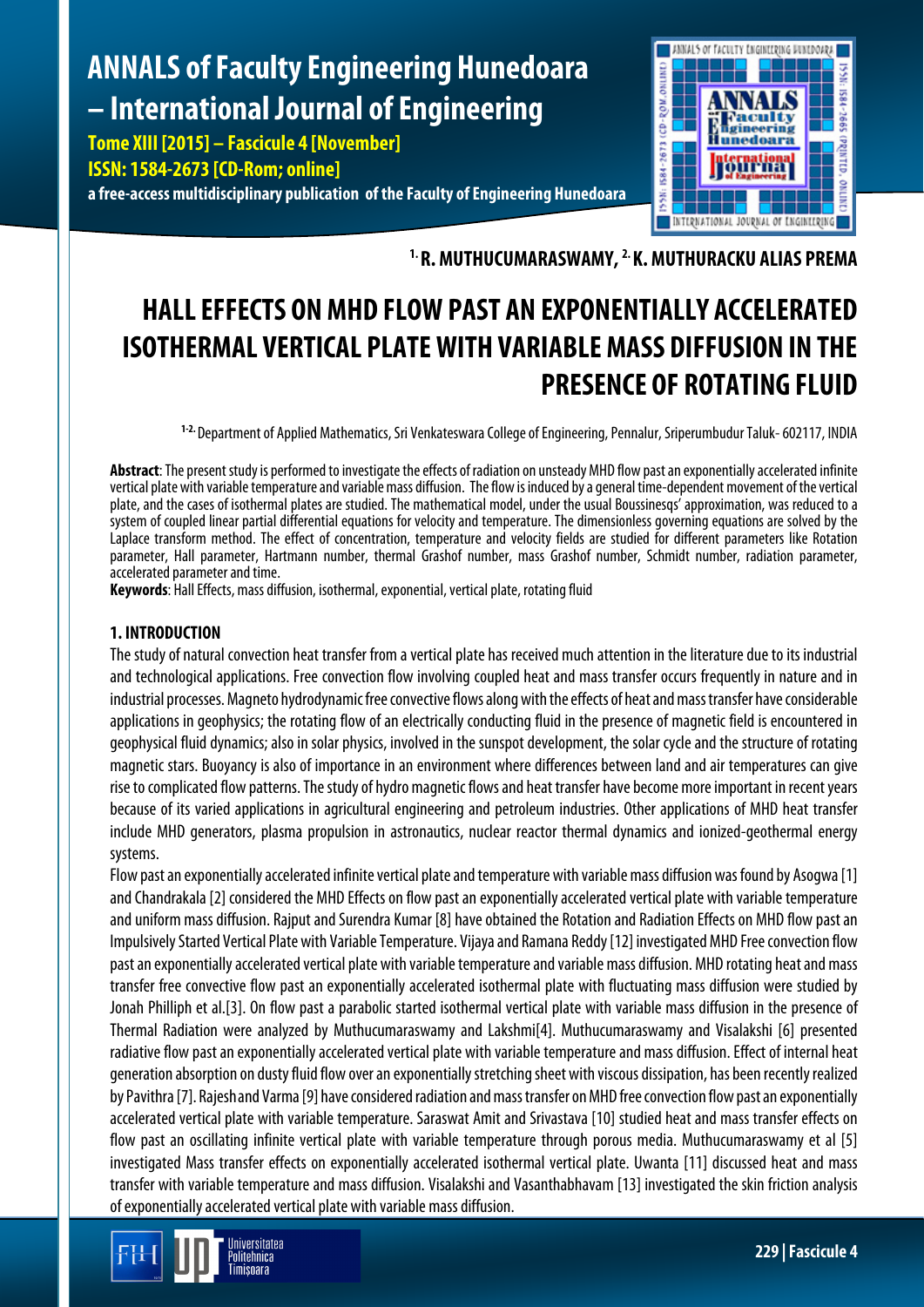The objective of this paper is to study the Magneto hydrodynamic rotating heat and mass transfer free convective flow past an exponentially accelerated isothermal vertical plate with variable mass diffusion. The dimensionless governing equations are solved using the Laplace-transform technique. The solutions are in terms of exponential and complementary error function.

## **2. FORMULATION OF THE PROBLEM AND ITS SOLUTION**

An unsteady hydro magnetic flow of radiating fluid past an exponentially accelerated vertical infinite plate with variable temperature and concentration has been presented. A temperature dependent heat source is assumed to be present in the flow. The fluid and the plate rotate in unison with a uniform angular velocity  $\Omega'$  about the *z'* - axis normal to the plate. Initially the fluid is assumed to be at rest and surrounds an infinite vertical plate with temperature  $T'_{\infty}$  and concentration  $C'_{\infty}$  . A magnetic field of uniform strength  $B_0$  is transversely applied to the plate. The x'-axis is taken along the plate in the vertically upward direction and the z'-axis is

taken normal to the plate. At time 
$$
\frac{\partial C'}{\partial t'} = D \frac{\partial^2 C'}{\partial y^2}
$$
, the plate and the fluid are at the same temperature  $T'_\infty$  in the stationary condition

with concentration level  $\mathsf{C}'_{\infty}$  at all the points. At time t' > 0, the plate is exponentially accelerated with a velocity  $\mathsf{u} = \mathsf{u}_0 \exp(a' \mathsf{t}')$ where the constant  $u_0$  is the amplitude of the motion,  $a'$  is the accelerating parameter in its own plane and the plate temperature and concentration are raised to and  $C_w'$  and are maintained constantly thereafter. All the physical properties of the fluid are considered to be constant except the influence of the body-force term. Then under the usual Boussinesqs' approximation the unsteady flow equations are momentum equation, energy equation, and mass equation respectively. Equation of Momentum:

$$
\frac{\partial u}{\partial t'} - 2\Omega' v = \vartheta \frac{\partial^2 u}{\partial z^2} - \frac{1}{\rho} \frac{\partial p}{\partial x} + g + \frac{B_0}{\rho} j_y \tag{1}
$$

$$
\frac{\partial v}{\partial t'} + 2\Omega' u = \vartheta \frac{\partial^2 v}{\partial z^2} - \frac{B_0}{\rho} j_x \tag{2}
$$

Equation of Energy:

$$
\rho C_p \frac{\partial T'}{\partial t'} = k \frac{\partial^2 T'}{\partial z^2} - \frac{\partial q_r}{\partial z}
$$
\n(3)

Equation of diffusion:

$$
\frac{\partial C'}{\partial t'} = D \frac{\partial^2 C'}{\partial z^2}
$$
 (4)

Since there is no large velocity gradient here, the viscous term in Equation (1) vanishes for small and hence for the outer flow, beside there is no magnetic field along x-direction gradient, so we have

$$
0 = -\frac{\partial p}{\partial x} - \rho_{\infty} g
$$
 (5)

By eliminating the pressure term from Equations (1) and (5), we obtain

$$
\frac{\partial u}{\partial t'} - 2\Omega' v = \vartheta \frac{\partial^2 u}{\partial z^2} + (\rho_{\infty} - \rho)g + \frac{B_0}{\rho}j_y
$$
(6)

The Boussinesq approximation gives

$$
\rho_{\infty} - \rho = \rho_{\infty} \beta (T' - T'_{\infty}) + \rho_{\infty} \beta^* (C' - C'_{\infty})
$$
\n(7)

On using (7) in the equation (6) and noting that  $\rho_{\infty}$  is approximately equal to 1, the momentum equation reduces to

$$
\frac{\partial u}{\partial t'} - 2\Omega' v = \vartheta \frac{\partial^2 u}{\partial z^2} + \frac{B_0}{\rho} j_y + g\beta (T' - T'_{\infty}) + g\beta^* (C' - C'_{\infty})
$$
\n(8)

The generalized Ohm's law, on taking Hall currents into account and neglecting ion-slip and thermo-electric effect, is

$$
\vec{j} + \frac{\omega_e \tau_e}{B_0} (\vec{j} \times \vec{B}) = \sigma (\vec{E} + \vec{q} \times \vec{B})
$$
\n(9)

The equation (9) gives

$$
j_x - mj_y = \sigma v B_0 \tag{10}
$$

$$
j_y + mj_x = -\sigma u B_0 \tag{11}
$$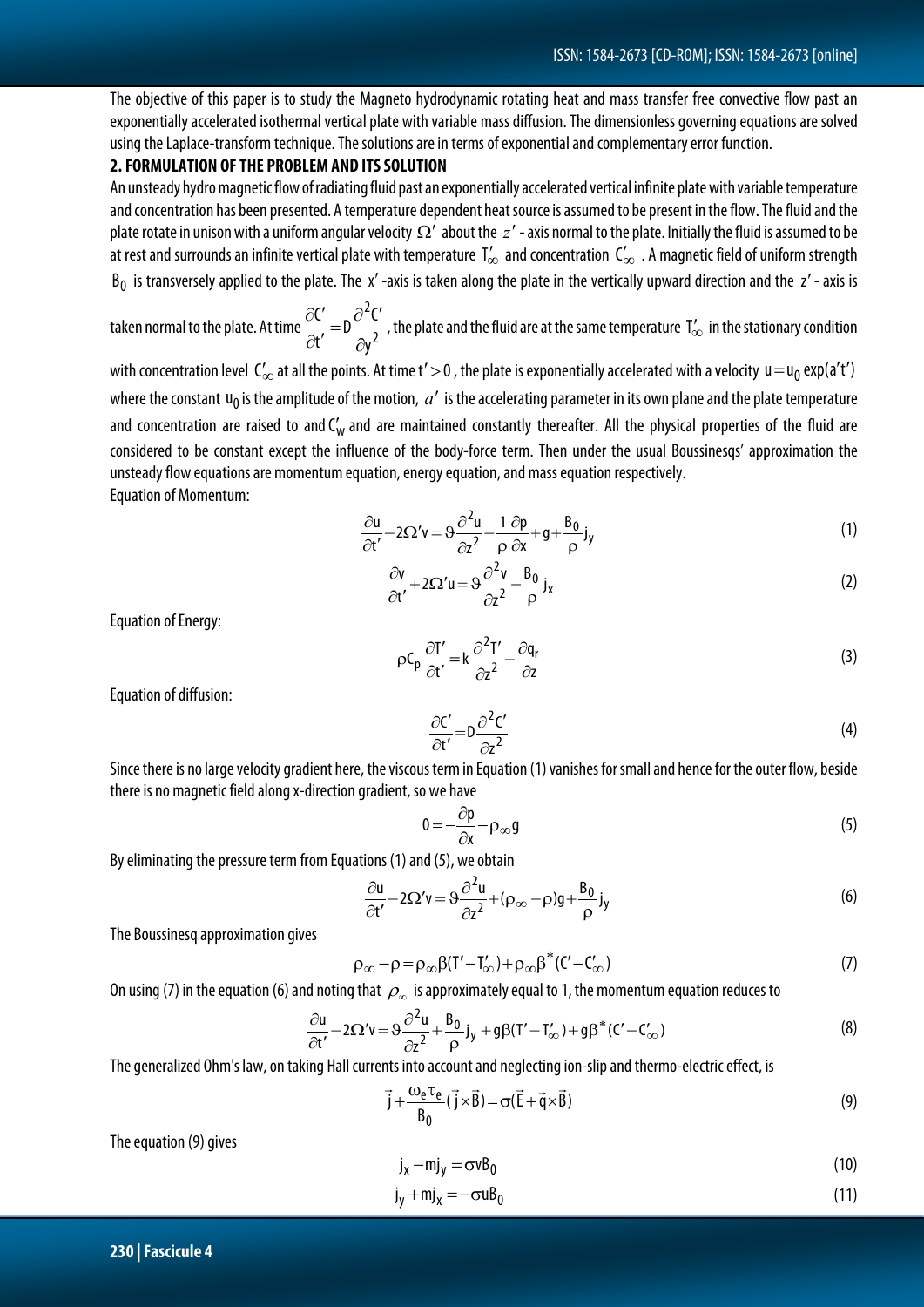## where  $m = \omega_e \tau_e$  is the Hall parameter. Solving (10) and (11) for  $j_x$  and  $j_y$ , we have

$$
j_x = \frac{\sigma B_0}{1 + m^2} (v - mu)
$$
 (12)

$$
j_y = \frac{\sigma B_0}{1 + m^2} (u + mv)
$$
\n(13)

On the use of (12) and (13), the momentum equations (8) and (2) become

$$
\frac{\partial u}{\partial t'} = \vartheta \frac{\partial^2 u}{\partial z^2} + 2\Omega' v - \frac{\sigma \beta_0^2 (u + mv)}{\rho (1 + m^2)} + g\beta (T' - T'_{\infty}) + g\beta^* (C' - C'_{\infty})
$$
\n(14)

$$
\frac{\partial v}{\partial t'} = 9 \frac{\partial^2 v}{\partial z^2} - 2\Omega' u + \frac{\sigma B_0^2 (mu - v)}{\rho (1 + m^2)}
$$
(15)

The initial and boundary conditions are given by

$$
u=0, v=0, T'=T'_{\infty}, C'=C'_{\infty}, \frac{\partial C'}{\partial t'}=D\frac{\partial^2 C'}{\partial y^2} \quad \forall z
$$
  
\n
$$
t'>0 \quad u=u_0 \exp(a't'), \ v=0, T'=T'_{w}, C'=C'_{\infty}+(C'_{w}-C'_{\infty})At' \ at z=0
$$
  
\n
$$
u\rightarrow 0, v\rightarrow 0, T'\rightarrow T'_{\infty}, C'\rightarrow C'_{\infty} \ as \ z\rightarrow \infty
$$
\n(16)

where,  $A = \frac{dC}{\gamma}$  $A = \frac{u_0^2}{2}$ 

The local radiant for the case of an optically thin gray gas is expressed by

$$
\frac{\partial q_r}{\partial z} = -4a^* \sigma (T'_{\infty}^4 - T'^4)
$$
\n(17)

It is assumed that the temperature differences within the flow are sufficiently small such that  $T'^4$  may be expressed as a linear function of the temperature. This is accomplished by expanding  $\rm\,T}^4\,$  in a Taylor series about  $\rm\,T_\infty$  and neglecting higher-order terms, thus

$$
{T'}^4 \cong 4T'_{\infty}^3 T' - 3T'^4_{\infty} \tag{18}
$$

By using equations (17) and (18), equation (3) reduces to

$$
\rho C_p \frac{\partial T'}{\partial t'} = k \frac{\partial^2 T'}{\partial z^2} + 16a^* \sigma T_{\infty}'^3 (T_{\infty}' - T')
$$
\n(19)

Let us introducing the following non-dimensional quantities

$$
U = \frac{u}{u_0}, \ V = \frac{v}{u_0}, \ Z = \frac{zu_0}{\gamma}, \ t = \frac{t'u_0^2}{\gamma}, \ \Omega = \frac{\Omega^{'\gamma}}{u_0^2}, \ M^2 = \frac{\Omega \sigma B_0^2 \gamma}{2 \rho u_0^2}, \ \theta = \frac{T' - T'_{\infty}}{T'_{w} - T'_{\infty}},
$$
  

$$
C = \frac{C' - C'_{\infty}}{C'_{w} - C'_{\infty}}, \ \ Pr = \frac{\rho C_p}{k}, \ \ Sc = \frac{v}{D}, \text{Gr} = \frac{g\beta\gamma(T'_{w} - T'_{\infty})}{u_0^3}, \ \ R = \frac{16a^* \sigma \gamma^2 T'^3}{ku_0^2}, \ \ Gc = \frac{g\beta^* \gamma(C'_{w} - C'_{\infty})}{u_0^3}, \quad a = \frac{a'\gamma}{u_0^2}
$$

Using these boundary conditions in above equations, we obtain the following dimensionless form of the governing equations:

$$
\frac{\partial U}{\partial t} = \frac{\partial^2 U}{\partial Z^2} + 2\Omega V - \frac{2M^2(U+mV)}{1+m^2} + Gr\theta + GC
$$
\n(20)

$$
\frac{\partial V}{\partial t} = \frac{\partial^2 V}{\partial Z^2} - 2\Omega U + \frac{2M^2 (mU - V)}{1 + m^2}
$$
\n(21)

$$
\frac{\partial \theta}{\partial t} = \frac{1}{Pr} \frac{\partial^2 \theta}{\partial Z^2} - \frac{R}{Pr} \theta
$$
 (22)

$$
\frac{\partial C}{\partial t} = \frac{1}{5c} \frac{\partial^2 C}{\partial z^2}
$$
 (23)

The boundary conditions for corresponding order are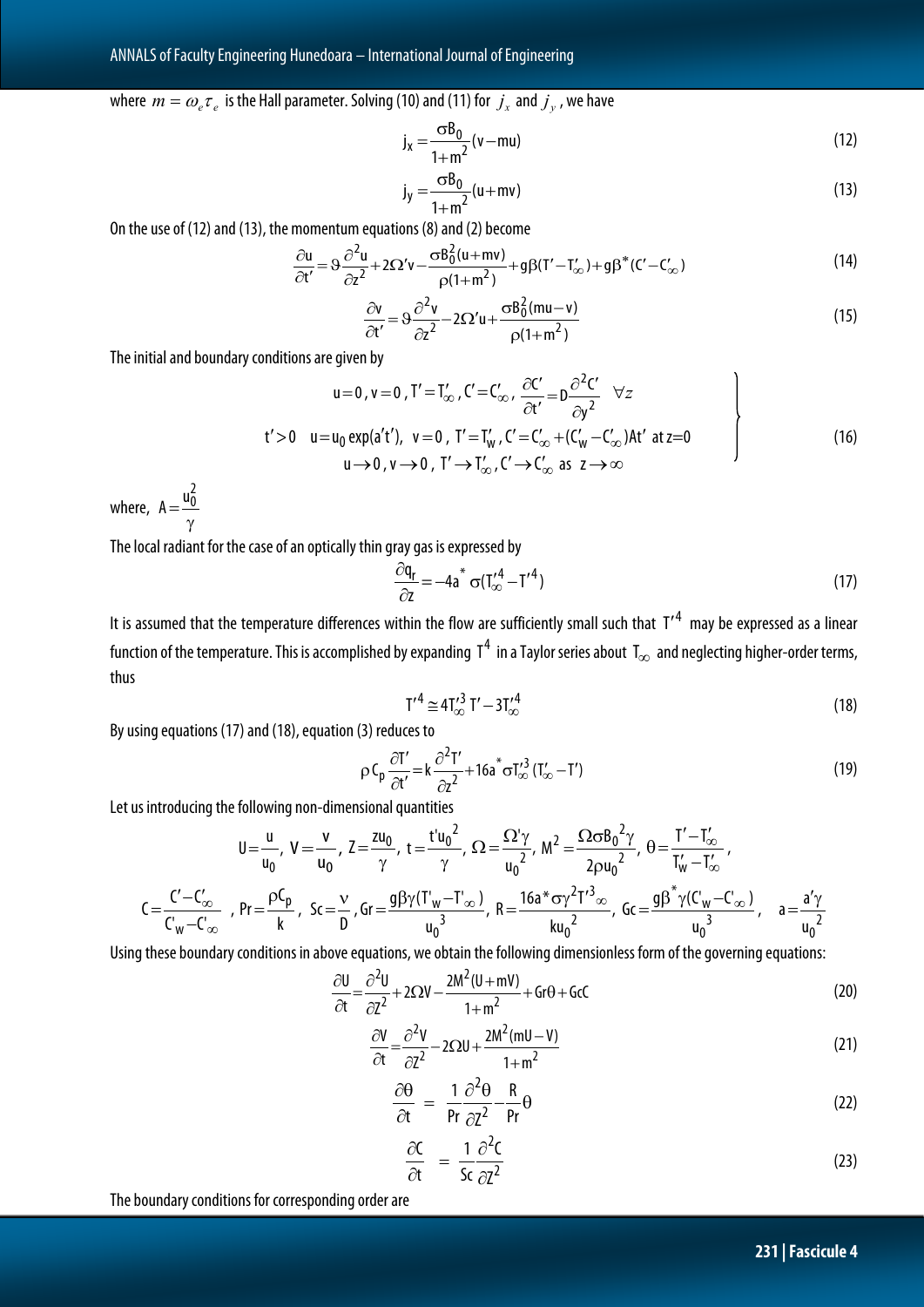$$
U=0, V = 0, \theta=0, C = 0 \text{ at } t \le 0 \text{ for all } Z
$$
  
\n
$$
t > 0, U = \exp(\text{at}), V=0, \theta=1, C=t \text{ at } Z=0
$$
  
\n
$$
U \rightarrow 0, V \rightarrow 0, \theta \rightarrow 0 \text{ C} \rightarrow 0 \text{ as } Z \rightarrow \infty
$$
\n(24)

Now equations (20) & (21) and boundary conditions (24) can be combined to give

$$
\frac{\partial F}{\partial t} = \frac{\partial^2 F}{\partial Z^2} - wF + Gr\theta + GC \tag{25}
$$

where  $W = \frac{2m}{2} + 2i(\Omega - \frac{m}{2})$  $1 + m$  $2i(\Omega - \frac{M^2m}{2})$  $1 + m$  $w = \frac{2M^2}{1+m^2} + 2i(\Omega - \frac{M^2m}{1+m^2})$ 2 2 2  $=\frac{2m}{1+m^2}+2i(\Omega-\frac{m}{1+m^2})$ 

$$
\frac{\partial \theta}{\partial t} = \frac{1}{\rho r} \frac{\partial^2 \theta}{\partial z^2} - \frac{R}{\rho r} \theta \tag{26}
$$

$$
\frac{\partial C}{\partial t} = \frac{1}{5c} \frac{\partial^2 C}{\partial z^2}
$$
 (27)

The initial and boundary conditions in non-dimensional quantities are

$$
F=0, \theta=0, C=0 \text{ for all } Z, t \le 0
$$
  
\n
$$
t>0, F=exp(at), \theta=1, C=t \text{ at } Z=0
$$
  
\n
$$
F\rightarrow 0, \theta \rightarrow 0 \text{ } C \rightarrow 0 \text{ as } Z \rightarrow \infty
$$
 (28)

Exact solution for the fluid temperature and concentration of (26), (27) is expressed in the following form by taking inverse Laplace transform of solution as

$$
C(Z,t) = \text{erfc}(\eta \sqrt{Sc})
$$
 (29)

$$
\Theta(Z,t) = \frac{1}{2} \Big[ exp(2\eta \sqrt{bPrt})erfc(\eta \sqrt{Pr} + \sqrt{bt}) + exp(-2\eta \sqrt{bPrt})erfc(\eta \sqrt{Pr} - \sqrt{bt}) \Big]
$$
(30)

The equations (25), (26), (27), subject to the boundary conditions (28), are solved by the usual Laplace-transform technique and the solutions are derived as follows:

$$
F(Z,t) = g_1(\exp(2\eta\sqrt{(w+a)t})erfc(\eta + \sqrt{(w+a)t}) + \exp(-2\eta\sqrt{(w+a)t})erfc(\eta - \sqrt{(w+a)t})) +
$$
\n
$$
(A-B)(\frac{1}{2})(\exp(2\eta\sqrt{wt})erfc(\eta + \sqrt{wt}) + \exp(-2\eta\sqrt{wt})erfc(\eta - \sqrt{wt})) -
$$
\n
$$
Be(\frac{t}{2})(\exp(2\eta\sqrt{wt})erfc(\eta + \sqrt{wt}) + \exp(-2\eta\sqrt{wt})erfc(\eta - \sqrt{wt})) -
$$
\n
$$
Ag_2(\exp(2\eta\sqrt{(w+d)t})erfc(\eta + \sqrt{(w+d)t}) + \exp(-2\eta\sqrt{(w+d)t})erfc(\eta - \sqrt{(w+d)t})) +
$$
\n
$$
Bf(\exp(2\eta\sqrt{(w+e)t})erfc(\eta + \sqrt{(w+e)t}) + \exp(-2\eta\sqrt{(w+e)t})erfc(\eta - \sqrt{(w+e)t}))+
$$
\n
$$
Ag_2(\exp(2\eta\sqrt{Pr(b+d)t})erfc(\eta\sqrt{Pr} + \sqrt{(b+d)t}) + \exp(-2\eta\sqrt{Pr(b+d)t})erfc(\eta\sqrt{Pr} - \sqrt{(b+d)t})) -
$$
\n
$$
\frac{A}{2}(\exp(2\eta\sqrt{Pr(b)t})erfc(\eta\sqrt{Pr} + \sqrt{bt}) + \exp(-2\eta\sqrt{Pr(bt)})erfc(\eta\sqrt{Pr} - \sqrt{bt})) -
$$
\n
$$
Bf(\exp(2\eta\sqrt{(Sc)et})erfc(\eta\sqrt{Sc} + \sqrt{et}) + \exp(-2\eta\sqrt{(Sc)et})erfc(\eta\sqrt{Sc} - \sqrt{et})) +
$$
\n
$$
Bf(\exp(2\eta\sqrt{(Sc)et})erfc(\eta\sqrt{Sc}) - \frac{2\eta\sqrt{Sc}}{\sqrt{\pi}}exp(-2\eta\sqrt{(Sc)et}) - B(erfc(\eta\sqrt{Sc}))
$$
\nwhere 
$$
\eta = \frac{z}{2\sqrt{t}} \qquad A = \frac{Gr}{(1-Pr)d}; \qquad B = \frac{Gc}{(Sc-1)e^2}; \qquad b = \frac{B}{pr}; \qquad d = \frac{bPr - w}{1-Pr}; \qquad e = \frac{w}{Sc-1}; \qquad g_1 = \frac{\exp(at)}{2}; \qquad g_2 = \frac{\exp(dt)}{2}; \qquad h =
$$

**3. RESULTS AND DISCUSSION**

The problem of an exponentially accelerated infinite vertical plate and temperature with variable mass diffusion has been formulated, analyzed and solved analytically. The effects of parameters on the velocity, temperature as well as on the concentration profiles are studied though graphs. The numerical values of the primary velocity, secondary velocity are computed and are shown graphically for different parameters like rotation parameter Ω , Hartmann number M, Hall parameter m, radiation parameter R, thermal Grashof number Gr , mass Grashof number Gc, Schmidt number Sc, accelerating parameter *a* and time t. The value of Sc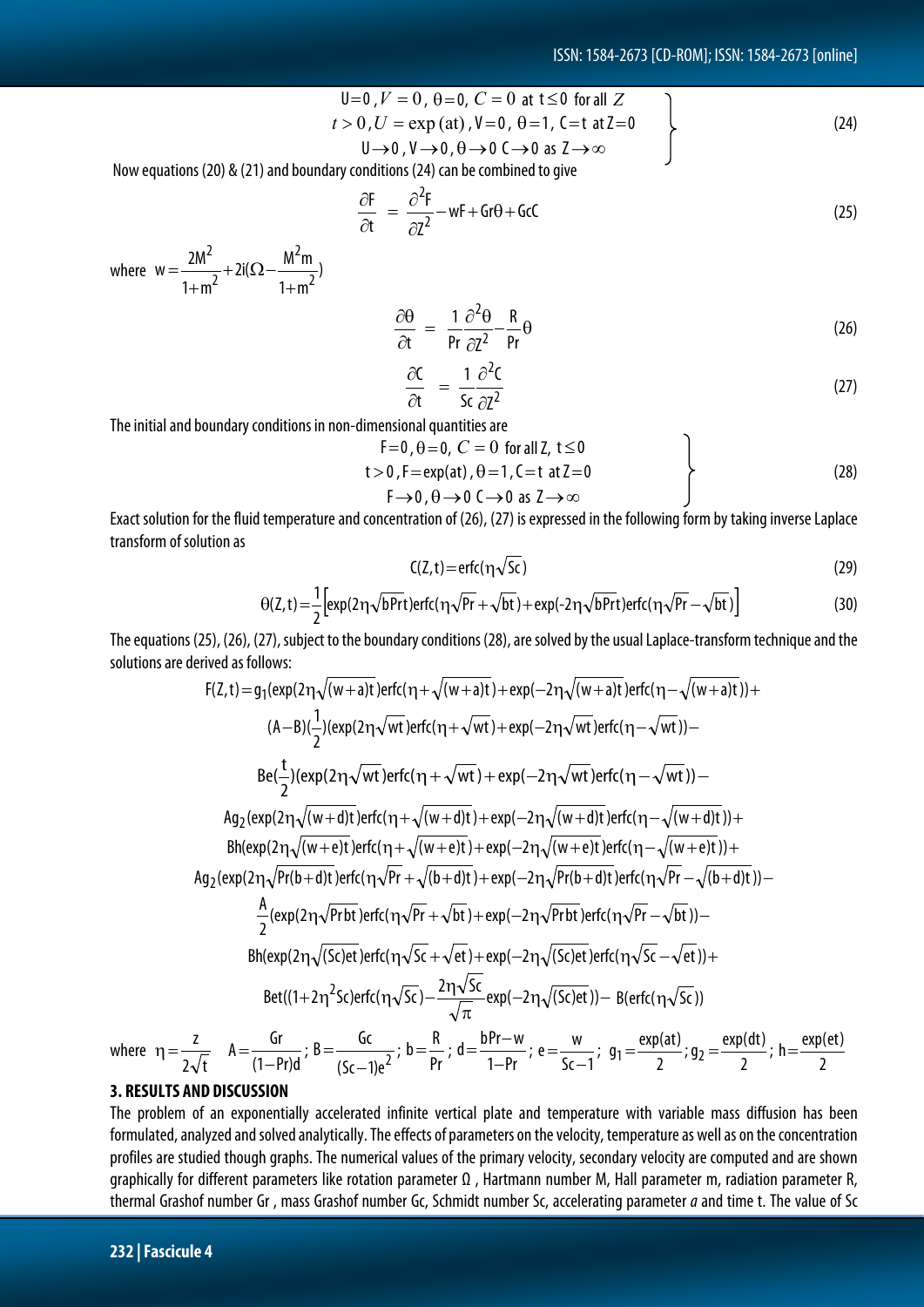(Schmidt number) is taken to be 0.6 which corresponds to the water vapour. Also, the value of Pr (Prandtl number) are chosen such that they represent air (Pr=0.71) at  $20^{\circ}$  C at 1 atmosphere.

Figure 1 represents the effect of the concentration profiles for different values of Schmidt number. It is observed that at time t=0.2 decreases with increase in the values of Sc. Figure 2 shows the temperature profile for different values of thermal radiation parameter(R=0.2, 0.2, 2.0, 5.0) and time (t=0.2, 0.6, 0.2, 0.2). It is observed that the temperature increases with decreasing radiation parameter and the temperature increases with increase of time t.



**Figure1**. Concentration profiles for different values of Sc **Figure 2**. Temperature profiles for different values of R and t







**Figure 3**. Primary velocity profiles for several values of Ω **Figure 4**. Secondary velocity profiles for severalvalues of Ω In figure 3 the primary velocity profile for different Ω when Sc=0.6, Pr=0.71, a=0.1, t=0.2,M=0.5, m=0.5, Gr=5, Gc=5, R=5 has been presented and it is observed that the primary velocity U falls when Ω are increased. In figure 4 the secondary velocity profile for different  $\Omega$  when Sc=0.6, Pr=0.71, a=0.1, t=0.2,M=0.5, m=0.5, Gr=5, Gc=5, R=5 has been presented It is observed from figure 4 secondary velocity increases as Ω increases.





**Figure 5**: Primary velocity profiles for several values of M **Figure 6**: Secondary velocity profiles for several values of M From figure 5 it is clear that the primary velocity increases with decreasing values of the Hartmann number (M). Figure 6 show that due to an increase in the Hartmann number M, the secondary velocity increases when Sc=0.6, Pr=0.71, a=0.1,t=0.2,  $\Omega$ =0.1,  $m=0.5$ , Gr=5, Gc=5, R=5. Figure 7 and 8 represents the velocity profiles for various values of m when Sc=0.6, Pr=0.71, a=0.1, t=0.2,  $\Omega$ =0.1, M=0.5, Gr=5, Gc=5, R=5. It is observed from figure 7 that the primary velocity rises due to increasing value of the Hall parameter m. It is found that from figure 8due to an increase in the Hall parameter, m, there is rise in the secondary velocity components.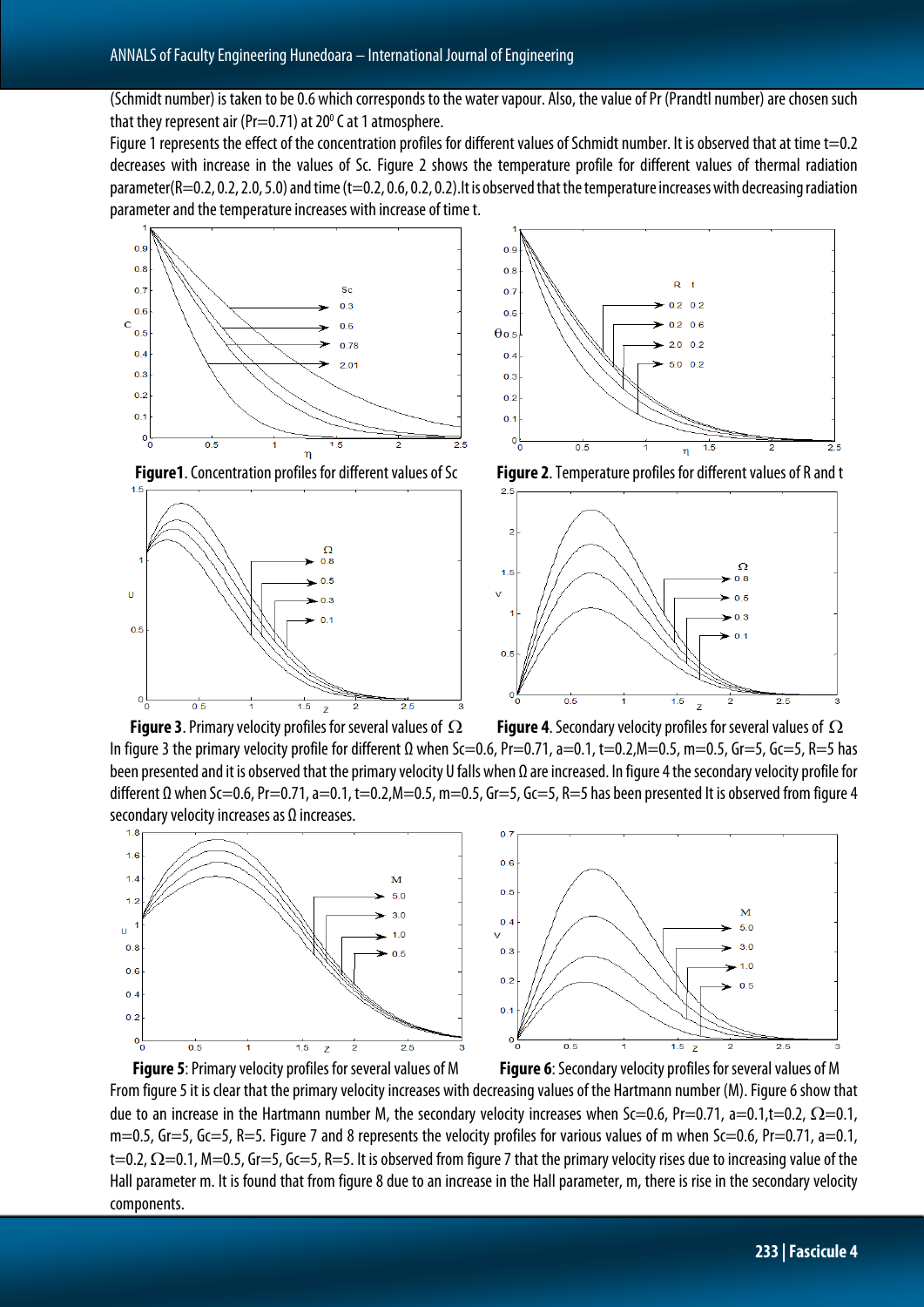

In the figure 9 and 10 it is observed that the primaryand secondary velocity increases with increasing values of the thermal Grashof number or mass Grashof number when Sc=0.6, Pr=0.71, a=0.1, t=0.2,  $\Omega$ =0.1, M=0.5, m=0.5, R=5. From figure 11 it is clear that the primary velocity increases with decreasing values of radiation parameter. Figure12 show that due to an increase in the radiation parameter, the secondary velocity increases when Sc=0.6, a=0.1, t=0.2, Pr=0.71,  $\Omega$ =0.1, M=0.5, m=0.5, Gr=5, Gc=5.







k  $15$  $\vee$  $\overline{R}$  $10.0$  $50$  $-20$  $0.5$  $\overline{0}$  $1.5<sub>z</sub>$  $0.5$  $\overline{25}$ ñ 2





**Figure 13**. Primary velocity profiles for several values of Sc **Figure14**. Secondary velocity profiles for several values of Sc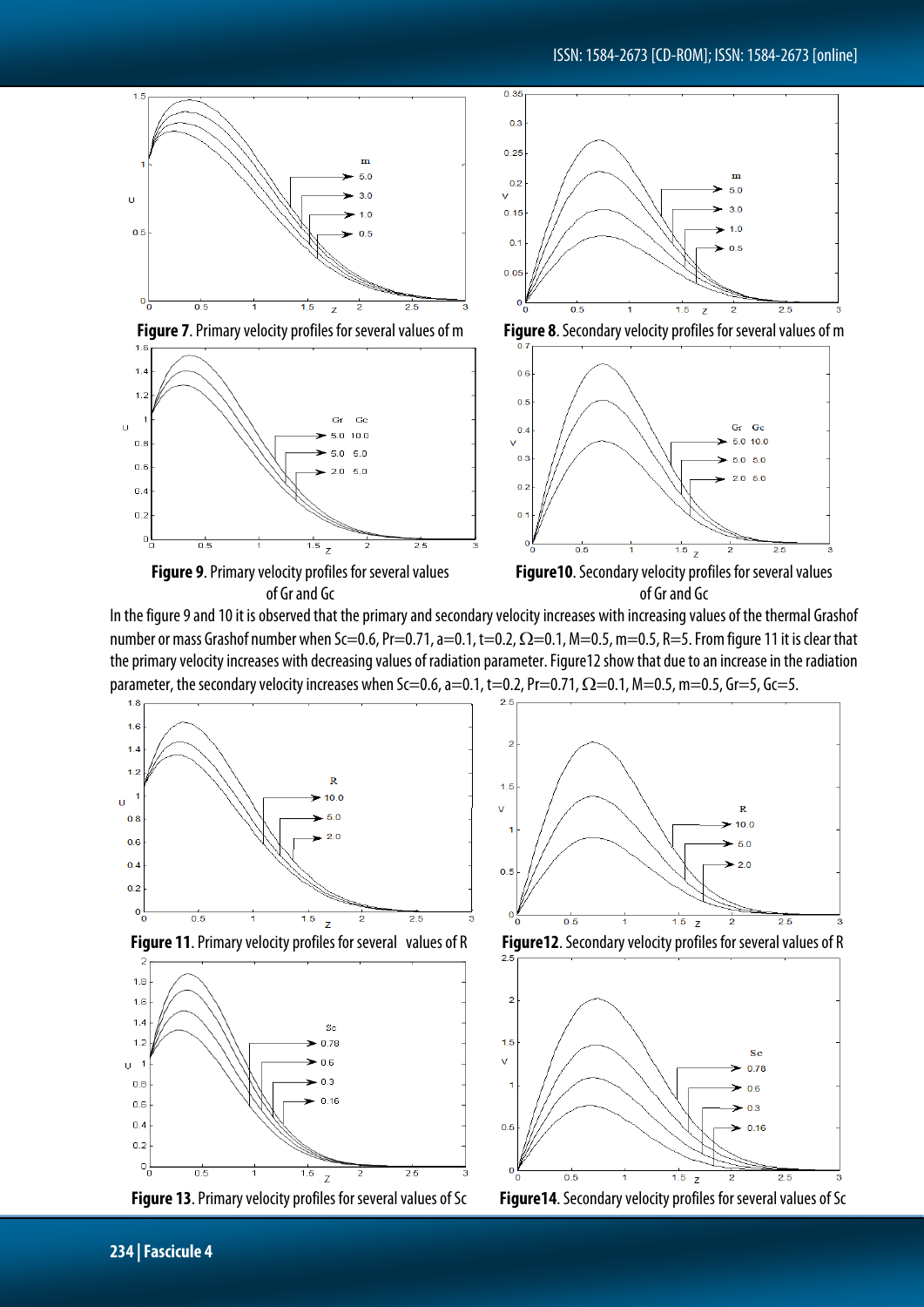In figure13it is observed that the primary velocity increases with decreasing values of Schmidt number (Sc).In figure 14.it is observed that the secondary velocity increases with increasing values of Schmidt number Sc when Pr=0.71, a=0.1, R=5,t=0.2,Ω=0.1,M=0.5,m=0.5,Gr=5,Gc=5. The velocity profiles for different values of time t when Pr=0.71,R=5,  $a=0.1$ , Sc=0.6,  $\Omega$ =0.1, M=0.5, m=0.5, Gr=5, Gc=5 are presented in figure 15, 16. It is observed that the primary velocity and secondary velocity increases with increasing values of t.













 $\frac{1}{2}$   $\frac{1}{2}$   $\frac{1}{2}$   $\frac{1}{2}$   $\frac{1}{2}$   $\frac{1}{2}$   $\frac{1}{2}$   $\frac{1}{2}$   $\frac{1}{2}$   $\frac{1}{2}$   $\frac{1}{2}$   $\frac{1}{2}$   $\frac{1}{2}$   $\frac{1}{2}$   $\frac{1}{2}$   $\frac{1}{2}$   $\frac{1}{2}$   $\frac{1}{2}$   $\frac{1}{2}$   $\frac{1}{2}$   $\frac{1}{2}$   $\frac{1}{2}$  The velocity profiles for different 'a' when Pr=0.71, Sc=0.6,  $\Omega$ =0.1, M=0.5, m=0.5, Gr=5,Gc=5, R=5, t=0.2 are studied and presented in figure 17, 18. It is evident from figures that the primary velocity and secondary velocity increases with increasing values of 'a'.

### **4. CONCLUSIONS**

An analysis is performed to study the radiation effects on unsteady MHD flow past an exponentially accelerated infinite vertical plate in the presence of variable temperature and uniform mass diffusion. The effects of thermo physical parameters on velocity, temperature and concentration are analyzed and the following observations were noticed. The dimensionless governing equations are solved by the usual Laplace transform technique. The effects of different parameters such as rotation parameter Ω , Hartmann number M, Hall parameter m , radiation parameter R, thermal Grashof number Gr , mass Grashof number Gc, Schmidt number Sc, accelerating parameter *a* and time *t* have been investigated. In the analysis of the flow the following conclusions are made. The concentration increases with decreasing values of the Schmidt number.The temperature increases with decreasing radiation parameter. The axial velocity rises due to increasing value of the Hall parameter, accelerating parameter, thermal Grashof number and mass Grashof number and time. The axial velocity u falls when  $\Omega$  are increased, the velocity increases with decreasing values of the Hartmann number, the radiation parameter. Transverse velocity increases as Ω increases, due to an increase in the Hartmann number M, the Hall parameter, m, accelerating parameter, the radiation parameter R, Gr, Gc, Sc and t.<br>Note of the same of the same of the same of the same of the same same terminal space of the same same same ter

### **NOMENCLATURE**



- *t* dimensionless time
- *t*′- dimensional time, s
- *T* dimensionless temperature, K
- *T*′ -dimensional temperature of the fluid
- *C* -dimensionless fluid concentration
- $C'$  -dimensional concentration in the fluid, kg m<sup>-3</sup>
- $B$  the magnetic field vector<br> $\vec{B}$
- $E$  the electric field vector
- $\vec{q}$  the velocity vector
- $\omega$ <sub>e</sub> the cyclotron frequency
- *M* Hartmann number
- *m* Hall parameter
- *R* Radiation parameter